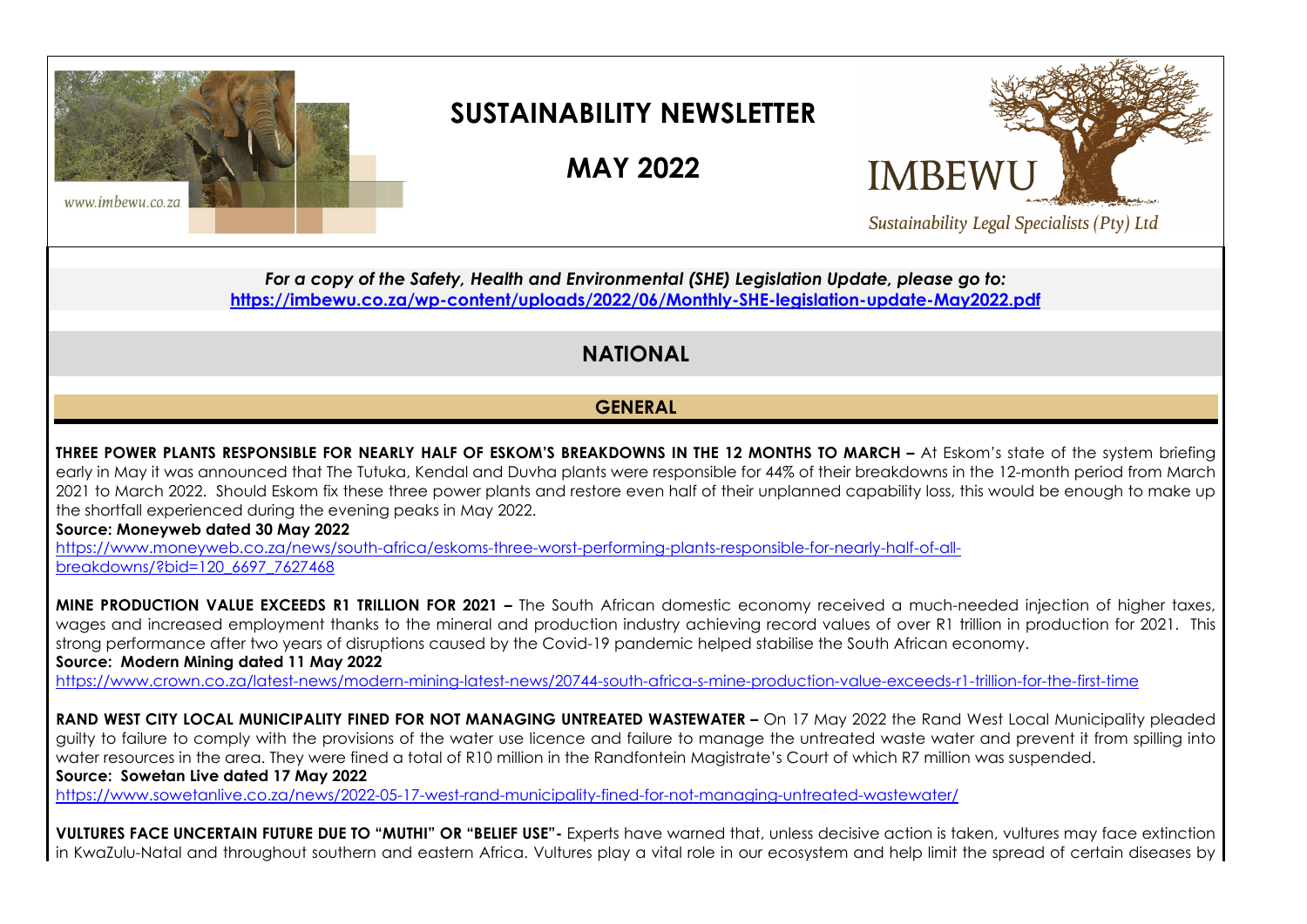consuming rotting carcasses and cleaning up organic waste. Albi Modise, the Chief Director of Communications for the Department of Forestry, Fisheries and the Environment said that a National Vulture Task Force was established in 2019 and a biodiversity management plan for vultures and national wildlife poisoning prevention working group set up.

#### **Source: Daily Maverick dated 2 May 2022**

<https://www.dailymaverick.co.za/article/2022-05-02-when-illegal-wildlife-trade-meets-muthi-vultures-teeter-on-the-brink-of-extinction-conservationists/>

## **INTERNATIONAL**

### **GENERAL**

**GERMAN NGO TAKES LEGAL ACTION AGAINST SEVERAL COMPANIES FOR "FAKE" CLIMATE PROTECTION CLAIMS –** Environmental Action Germany has launched legal action against oil majors such as BP, Shell, TotalEnergies and other companies for allegedly misleading consumers regarding their climate neutral products.

#### **Source: Clean Energy Wire dated 19 May 2022**

<https://www.cleanenergywire.org/news/ngo-takes-legal-action-against-companies-fake-climate-neutrality-claims>

**RENEWABLE POWER ON ROUTE TO BREAKING GLOBAL RECORD IN 2022 –** Despite industry challenges such as higher costs, construction delays and supply chain bottlenecks, there has been unprecedented growth in capacity additions from renewable sources. The world added a record 295 gigawatts of renewable power capacity in 2021 and looks set to increase capacity even further in 2022. Solar PV is expected to account for 60% of global renewable power followed by wind and hydropower.

#### **Source: IEAQ dated 11 May 2022**

[https://www.iea.org/news/renewable-power-is-set-to-break-another-global-record-in-2022-despite-headwinds-from-higher-costs-and-supply-chain](https://www.iea.org/news/renewable-power-is-set-to-break-another-global-record-in-2022-despite-headwinds-from-higher-costs-and-supply-chain-bottlenecks)**bottlenecks** 

**MORE THAN ONE MILLION ANIMAL AND PLANT SPECIES AT RISK OF EXTINCTION –** Despite global efforts to conserve and restore biodiversity, we have failed to reverse the global decline. Later this year the Convention on Biological Diversity will oversee the approval of a new plan - the global biodiversity framework that will include global targets to conserve, restore and sustainably use biodiversity.

#### **Source: UNEP-WCMC article dated 22 May 2022**

<https://www.unep-wcmc.org/en/news/securing-a-shared-future-for-all-life-on-earth>

### **PUBLICATIONS**

**59TH ERNST & YOUNG RENEWABLE ENERGY COUNTRY ATTRACTIVENESS INDEX -** Since 2003 this biannual report has ranked the top 40 countries markets on the attractiveness of their renewable energy investment opportunities.

[https://assets.ey.com/content/dam/ey-sites/ey-com/en\\_gl/topics/power-and-utilities/ey-recai-59-edition-full-report-may-2022.pdf](https://assets.ey.com/content/dam/ey-sites/ey-com/en_gl/topics/power-and-utilities/ey-recai-59-edition-full-report-may-2022.pdf) 

**CONCERN OVER THE ENVIRONMENTAL IMPACT OF THE TOBACCO INDUSTRY –** The World Health Organisation has raised concerns regarding the environmental impact the tobacco industry has not just on individual health, but on the health of the environment. In their report "Tobacco: Poisoning our planet", they reveal that the industry costs more than 8 million human lives, 600 million trees, 200 000 hectares of land, 22 billion tonnes of water and 84 million tonnes of CO<sup>2</sup>.